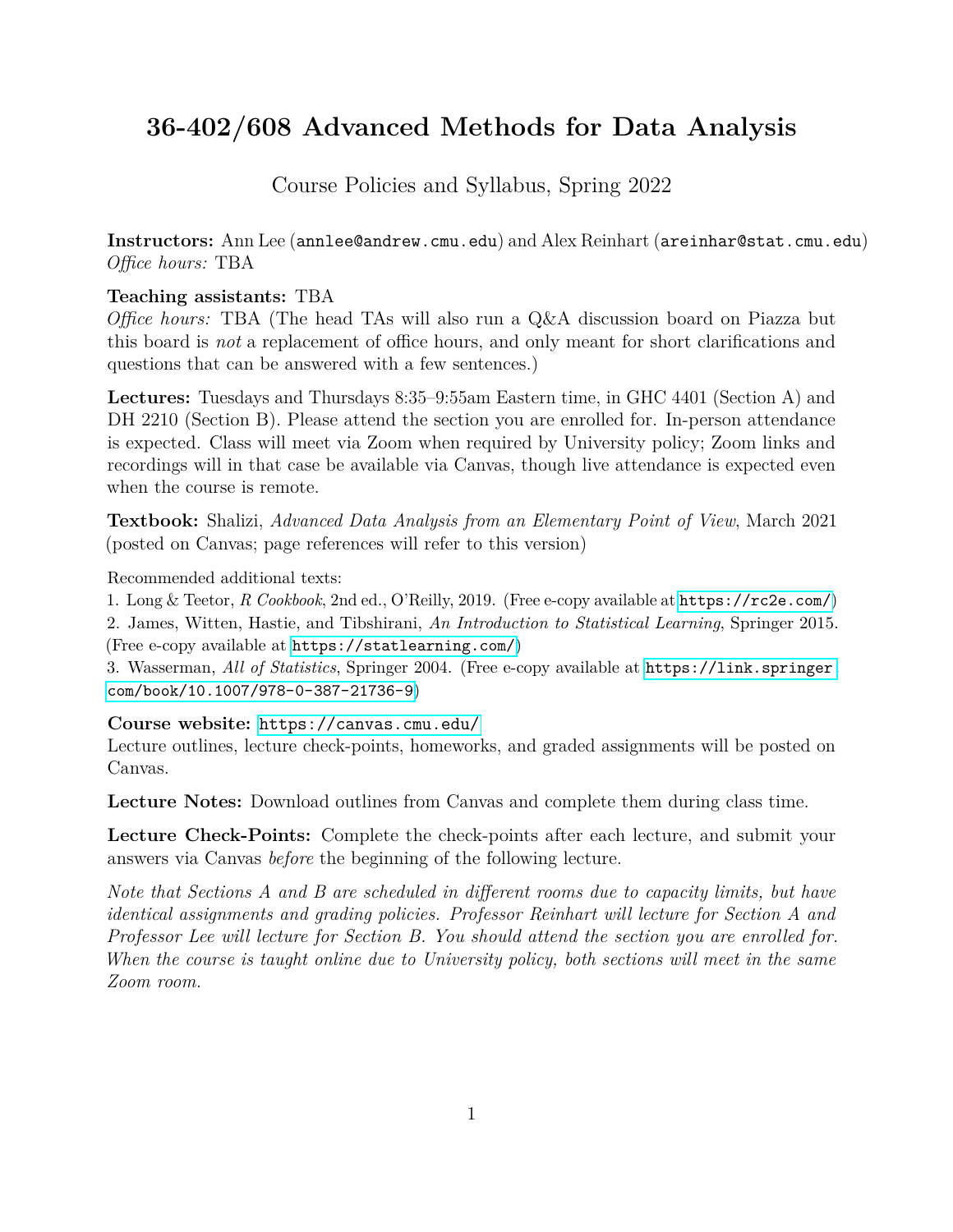### **Course Overview and Learning Objectives**

You have learned to use linear regression as your main tool in data analysis. So what is next? This course aims to train you to use advanced statistical methods for analyzing data. We start with the linear model and build on the theory and applications that you have already seen in this setting in order to explore richer model classes, more kinds of data, and more complex setups. All the while, our intention is to develop an intuitive understanding of the methods and their limitations, a formal understanding of the same concepts, and the practical/programmatic skills to apply these methods in real problems. Upon completing this course, you should be able to tackle new applied statistics problems, by:

- selecting the appropriate techniques and justifying your choices
- learn the basic mathematical theory underlying these models
- implementing these techniques programmatically (using R) and critically evaluating your results
- explaining your results to your collaborators and researchers outside of statistics.

### **Prerequisites**

The formal prerequisite is the *linear regression* part of 36-401: Modern Regression. In addition, we will assume that you are familiar with basic probability, statistics, linear algebra, and R programming. Specifically, here is a list of topics that you are expected to know already.[1](#page-1-0)

- *Probability.* Event, random variable, indicator variable; probability mass function, probability density function, cumulative distribution function; joint and marginal distributions; conditional probability, Bayes's rule; independence; expectation, variance; binomial, Poisson, Gaussian distributions.
- *Statistics*. Sampling from a population; mean, variance, standard deviation, median, covariance, correlation, and their sample versions; histogram; likelihood, maximum likelihood estimation; point estimates, standard errors, confidence intervals, *p*-values; linear regression, response and predictor variables, coefficients, residuals.
- *Linear algebra.* Vectors and scalars; components of a vector, geometry of vectors; vector arithmetic: adding vectors, multiplying vectors by scalars, dot product of vectors; coordinate basis, change of basis; matrices, matrix arithmetic: matrix addition, matrix multiplication, matrix inversion, multiplication of matrices and vectors; eigenvalues and eigenvectors of a matrix.

<span id="page-1-0"></span><sup>1</sup>For a more complete list, see "Concepts You Should Know" in Shalizi (Mar 2021) page 15.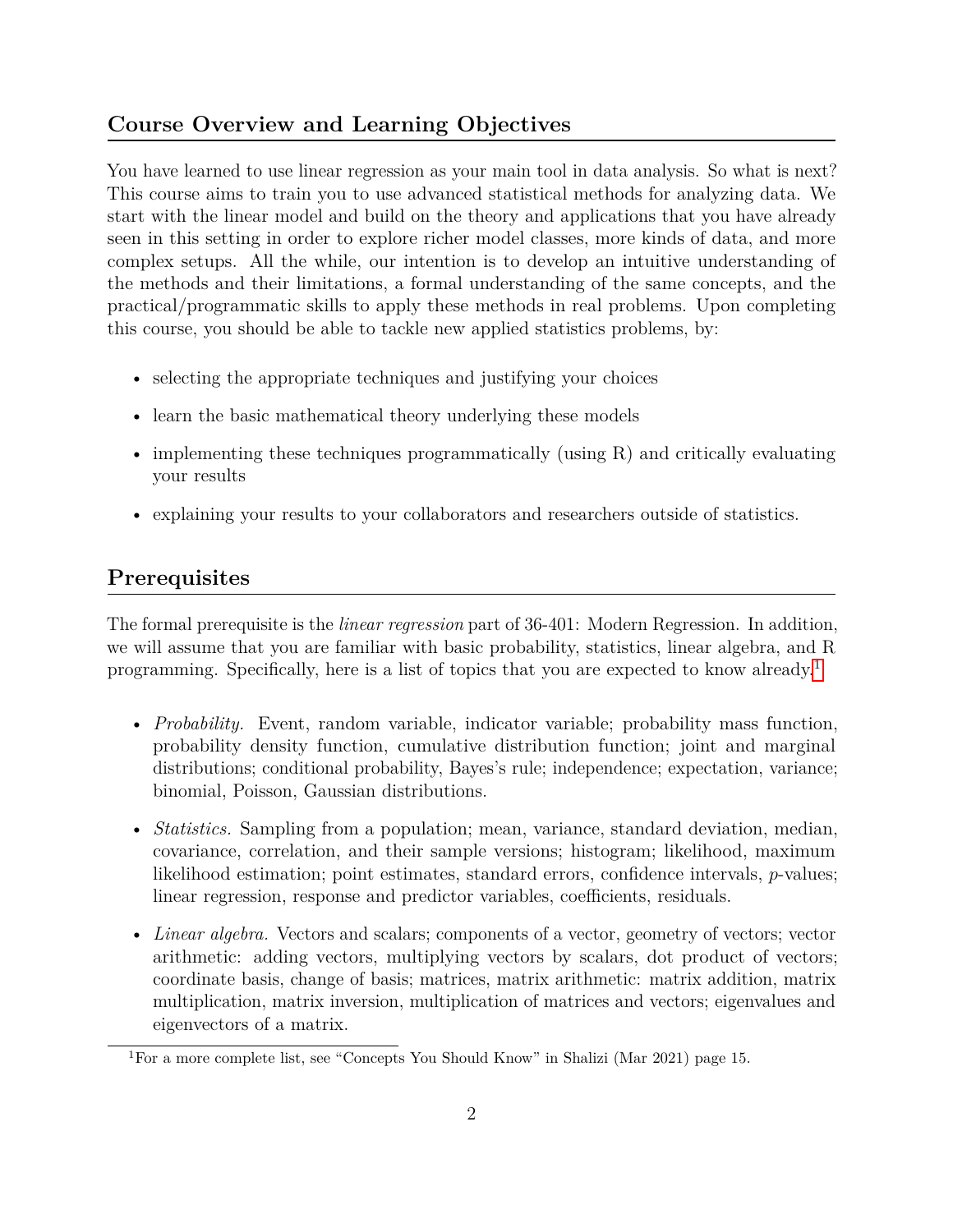• *R programming.* R arithmetic (scalar, vector, and matrix operations); writing functions; reading in data sets, using and manipulating data structures; installing, loading, and using packages; plotting. We recommend taking 36-350 Statistical Computing, or having similar programming experience, before taking this course.

## **Homework**

There will be 11–12 weekly homework assignments **due on Fridays by 3:00 pm** Eastern Time, except for around data exam times and when otherwise stated. Homeworks must be turned in electronically using Gradescope. You are encouraged to back up your work by uploading your work as you complete problems (this will guard you against receiving a zero on an assignment because of some unforeseeable circumstances); only your latest submitted version will be graded.

**NO LATE HOMEWORKS WILL BE ACCEPTED FOR ANY REASON.** But note that your lowest scores will be dropped—see details in the grading policy below.

Assignments, solutions and your graded assignments will be posted on Canvas. The assignments will be posted a week before the due date.

You may have to read ahead to do some of the problems. You are allowed to discuss the assignments with other students in the course, but the work that you hand in, both written work and code, **must be your own** and written up independently.

You should submit your homework through Gradescope as a single PDF file that includes

- 1. *Writeup.* An important part of the learning the data analysis trade is learning how to communicate. Prepare a writeup to the homework questions and work hard to make your submission as readable as you possibly can; making sure figures are of proper (large) size with labeled, readable axes; and so forth.
- 2. *Code.* Always include your R code for the homework, preferably *embedded* in your write-up as R Markdown "code chunks".

We strongly recommend that you use a knitting program (such as R Markdown [http:](http://rmarkdown.rstudio.com) [//rmarkdown.rstudio.com](http://rmarkdown.rstudio.com) using knitr <https://yihui.name/knitr/>) which will allow you to embed your code into your write-up as "code chunks". If you instead include your code at the end of your write-up, then you will need to demarcate sections of the code that correspond to the different homework problems using clearly visible comments (e.g., as in ##### Problem  $1$  ##### $).$ 

There will be a 20% point deduction if you only submit a write-up but no code, or if you submit the source of a knitting program but not the knitted PDF file itself.

Note that if only the correct answer is provided, but no relevant derivations, then zero points will be awarded. Some advice: With each exercise, look at your solution, and ask yourself: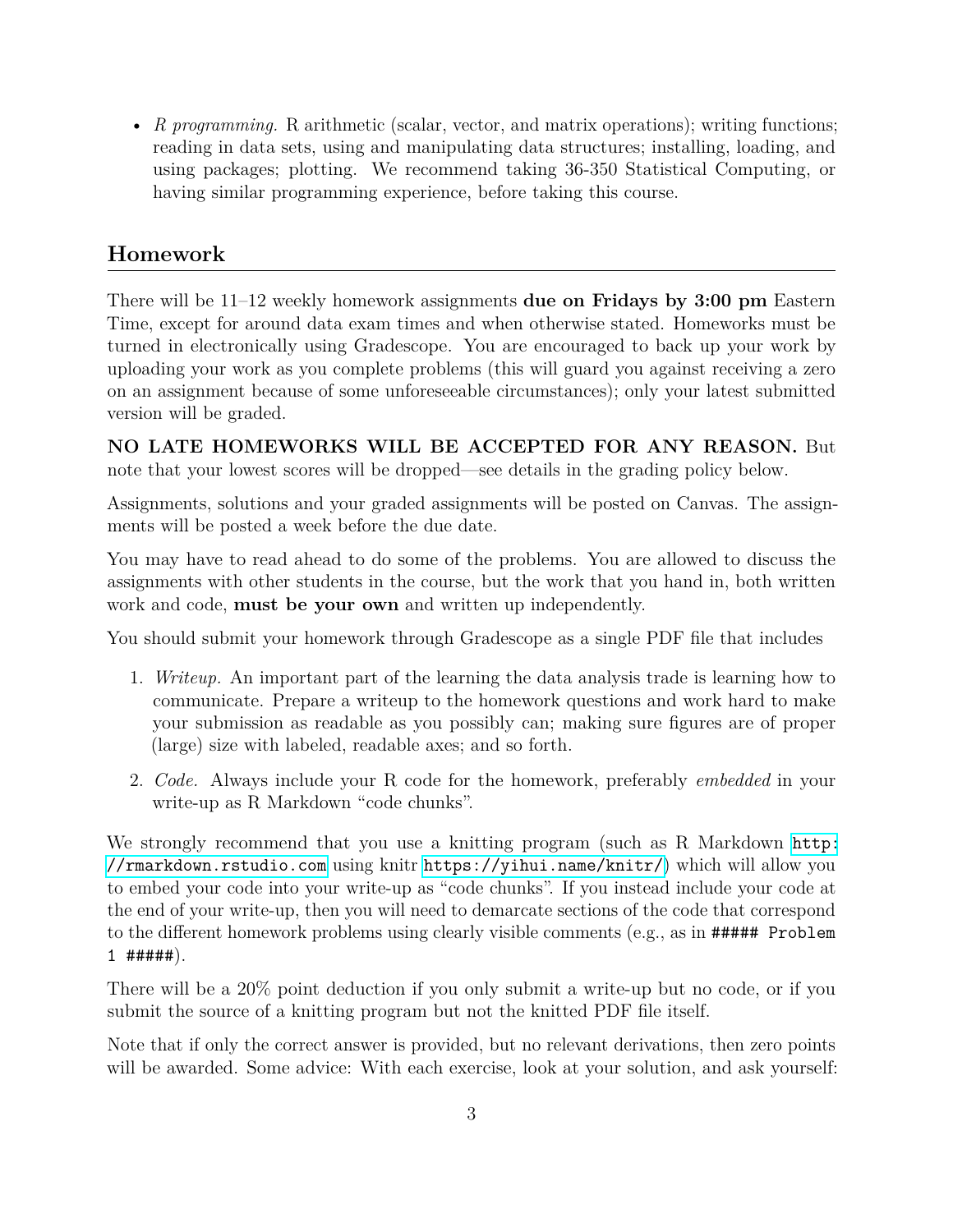"Suppose I had been provided in advance with the correct answer to this exercise. Would it be clear to the grader that I understand how to reach that answer?"

#### **Lecture Check-Points**

After each lecture and due before the next lecture, you will be asked to answer several questions about the material covered in lecture. These will be posted on Canvas and will contribute to your course grade. The purpose of these questions is to help you self-assess your understanding of the lecture material. If you answer a question incorrectly, you should immediately try to understand why you got it wrong. We cannot emphasize enough how valuable these lecture checkpoints can be in providing you and us with immediate feedback on how well you understand the course material. We highly recommend engaging in these exercises.

### **Exams and Grading Policy**

All exams are cumulative and you are not allowed to discuss the content of the exams with other students until the solutions have been posted. The dates of the exams will not be moved so please schedule job interviews and other extra-curricular activities around them.

*In-Class Tests:* There will be two graded in-class tests; dates are given in the course schedule below. Note that we reserve the right to cancel the in-class tests and adjust the grade percentages accordingly, if COVID makes in-class exams difficult.

*Final Exam:* There will not be a final exam.

**Data Analysis Exams:** There will be two take-home data analysis exams during the semester; each will be posted on a Friday in lieu of a regular homework assignment, and due the following **Friday by 3 pm Eastern time**. (See last page of syllabus for dates; if you need special accommodations because of disabilities or religious holidays then please notify us as soon as possible.) Your analysis and results will be turned in as a structured report. We will cover the specifics in detail later in the course.

**Final Grades:** Final scores will be calculated based on a weighted averages of your scores for the homeworks  $(30\%)$ , the two tests  $(10\% \text{ each})$ , the two data analysis exams  $(20\% \text{ each})$ , and the lecture checkpoints (10%). **Your two lowest homework scores** will be dropped.

Grades will be computed using the usual scale: 90% and up guarantees an A, 80% to 90% guarantees a B, and so on. We *may* adjust this scale in your favor to, for example, account for border-line cases or curve the class if needed.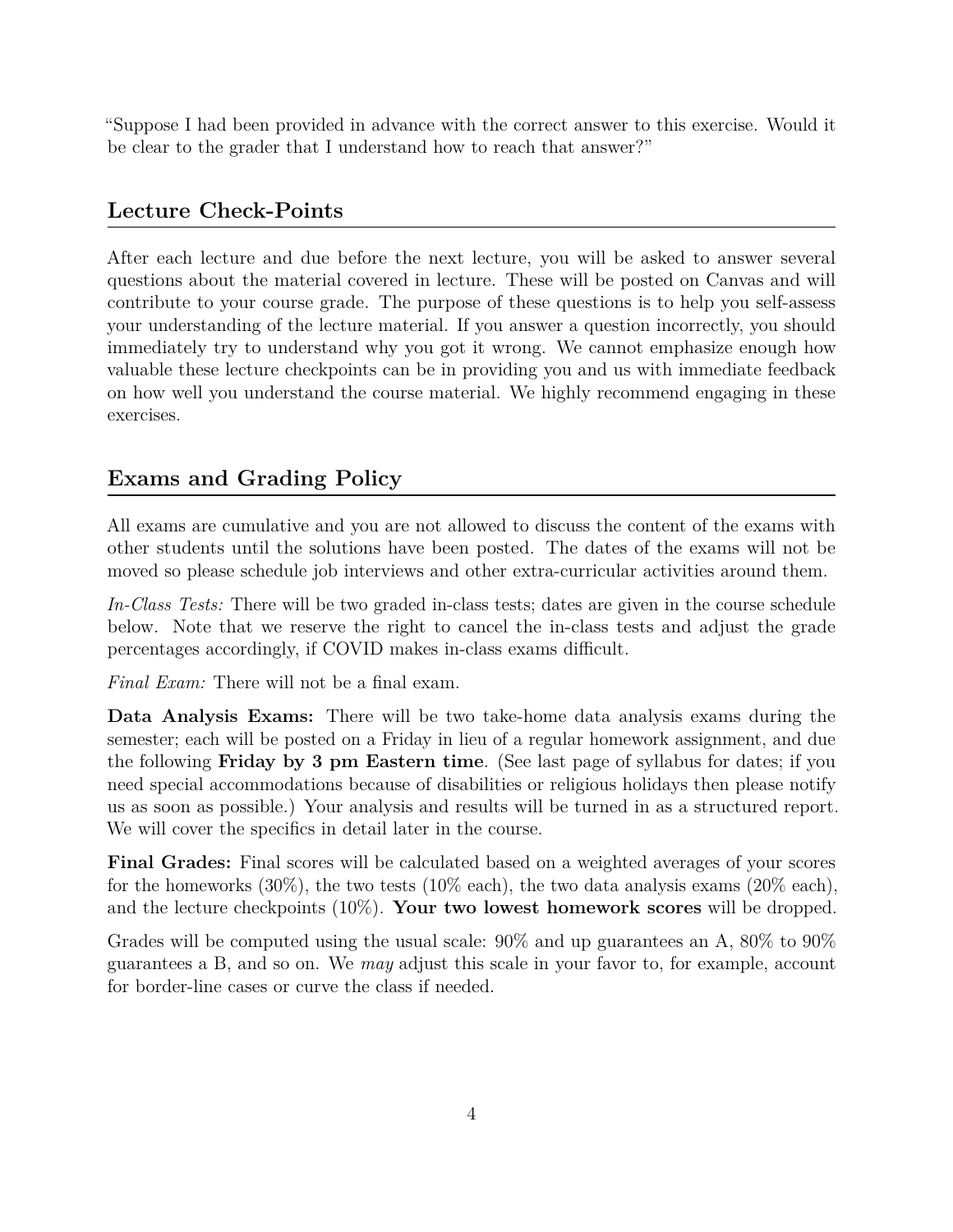#### **Lectures**

*You are expected to attend class and actively take notes;* in-person lectures will not be recorded. We will prepare lecture "outlines" for you to complete during class; these outlines will be posted on Canvas by 6 pm Eastern Time on the day before the lecture.

When courses are taught online due to University policy, we will record lectures and make them available to students via Canvas. These recordings are **not to be redistributed** to anyone outside the course without the written permission of the instructors.

### **Academic Integrity and Plagiarism**

All students are expected to comply with the CMU policy on academic integrity: <https://www.cmu.edu/policies/student-and-student-life/academic-integrity.html> Cheating, copying, etc. will not be tolerated. Please ask if you are unsure of whether or not your actions are complying with assignment/exam instructions.

**Important warning:** *Any use of solutions provided for any assignment in this course in previous years is strictly prohibited, both for homework and for exams. This prohibition applies even to students who are re-taking the course. Do not copy the old solutions (in whole or in part), do not 'consult' them, do not read them, do not ask your friend who took the course last year if they 'happen to remember' or 'can give you a hint'. Doing any of these things, or anything like these things, is cheating, it is easily detected cheating, and those who thought they could get away with it in the past have failed the course. Even more importantly: doing any of those things means that the assignment doesn't give you a chance to practice; it makes any feedback you get meaningless; and of course it makes any evaluation based on that assignment unfair.*

### **Accommodations for Students with Disabilities**

If you have a disability and are registered with the Office of Disability Resources, we encourage you to use their online system to notify us of your accommodations and discuss your needs with us as early in the semester as possible. We will work with you to ensure that accommodations are provided as appropriate. If you suspect that you may have a disability and would benefit from accommodations but are not yet registered with the Office of Disability Resources, we encourage you to contact them at <access@andrew.cmu.edu>.

### **Other Policies**

Please note each of the following.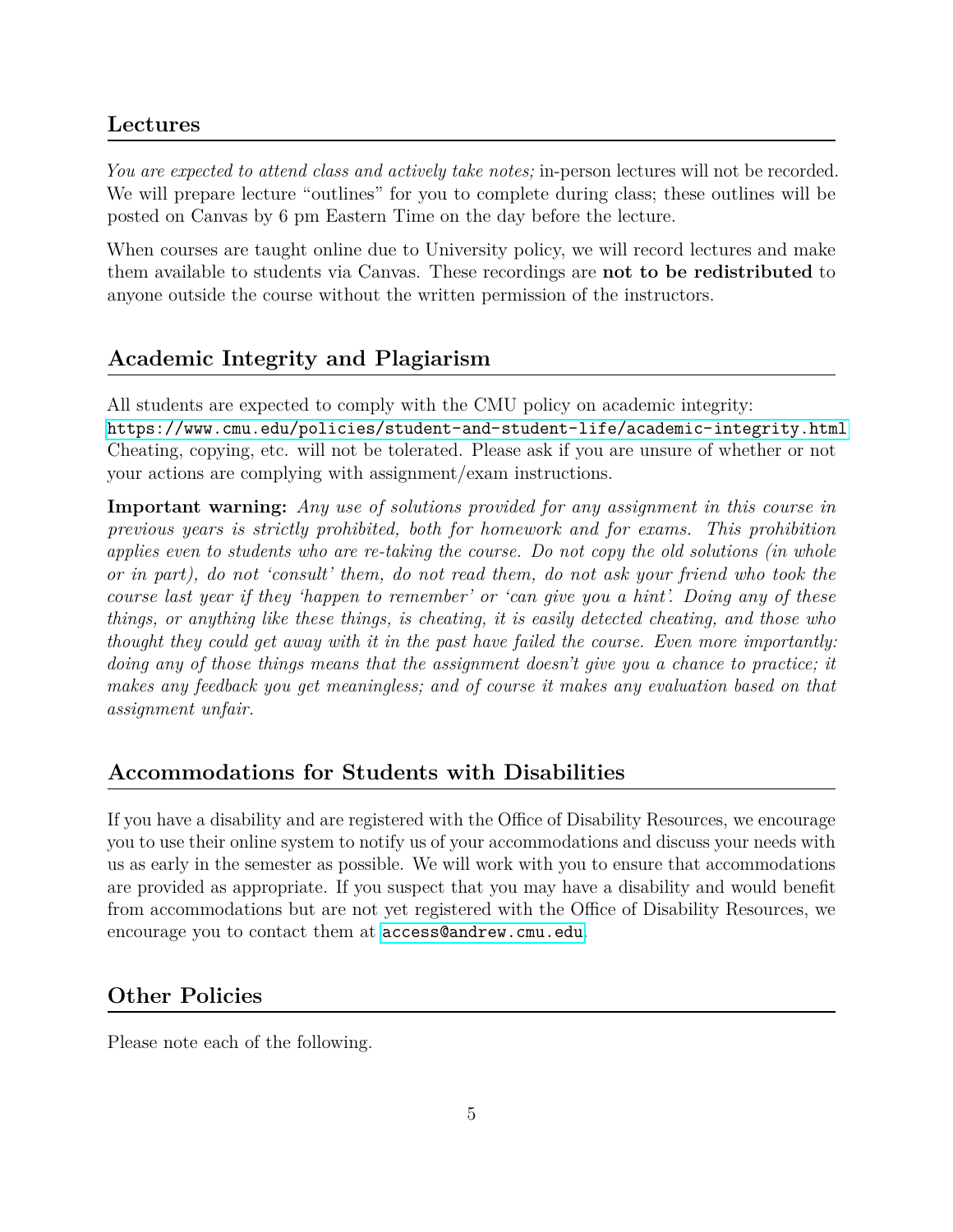- 1. It is assumed that you check your Andrew email at least once per day. We will use email and Canvas announcements to communicate important details about the course; **please ensure your Canvas settings send you automatic notifications when new announcements are made.**
- 2. Students are expected to attend and be attentive during lecture. When on Zoom, please mute yourself during lecture. You are encouraged to ask questions during class by using the Zoom raise hand feature (preferred) or by typing in questions into the Zoom chat (which we will try to monitor at regular intervals).
- 3. Posting questions on Piazza should be treated as professional communication. Questions must be posted at least 24 hours before the time the assignment is due in order to receive a response.

#### **Study Tips**

- 1. **Attend class and actively take notes as well as participate in in-class polls**. The professor may not type up or write down everything that is said in class. Reading someone else's notes may also not give you a good idea of what was emphasized in class and the order in which things were written.
- 2. After each lecture, go over your notes.
	- Fill in gaps with extra explanations. Study the corresponding sections in the book.
	- Re-do examples yourself, step by step, with pencil and paper. Explain each step and decision to yourself. Examples often look easy when explained in class, but often turn out to be much harder when you try them yourself.
	- Write down questions about things you do not understand. Bring these questions to us or the TAs and ask them.
- 3. **DO HOMEWORK PROBLEMS** (even if your lowest scores are dropped). Actively doing problems is the *only* way to learn the material. Try to do the problems yourself before discussing them with other people.
- 4. Review solutions to assignments even if you received a full score.
- 5. *Take advantage of office hours and use them productively.* The more specific your question and the more documentation of your attempted solution to homework assignments, the better we will be able to help you.
- 6. Come to each class with a good knowledge of the material that was covered in the previous class.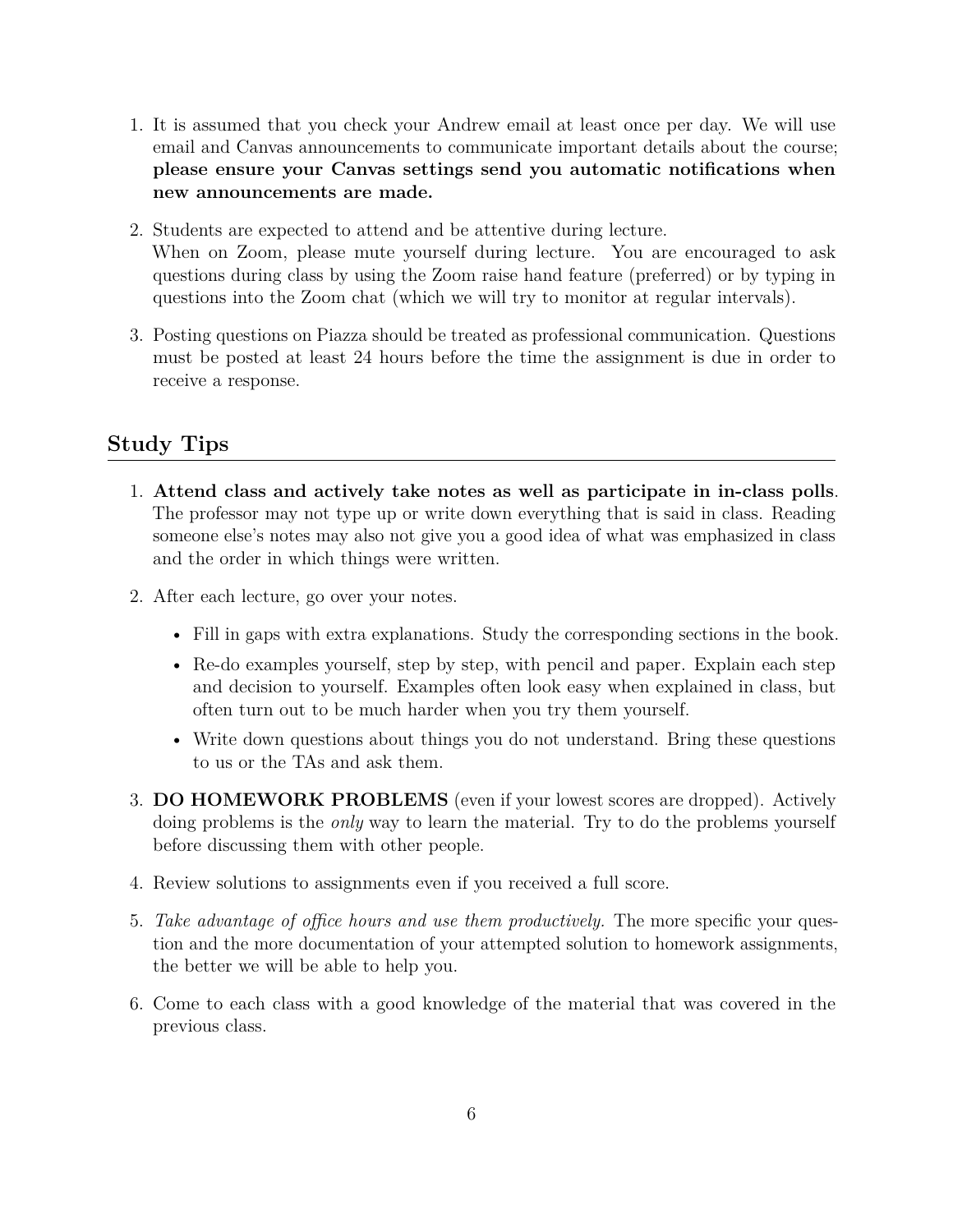Finally, take care of yourself. Do your best to maintain a healthy lifestyle this semester by eating well, exercising, avoiding drugs and alcohol, getting enough sleep and taking some time to relax. This will help you achieve your goals and cope with stress.

If you or anyone you know experiences any academic stress, difficult life events, or feelings like anxiety or depression, we strongly encourage you to seek support. Counseling and Psychological Services (CaPS) is here to help: call 412-268-2922 and visit [https://www.cmu.](https://www.cmu.edu/counseling/) [edu/counseling/](https://www.cmu.edu/counseling/). Consider reaching out to a friend, faculty or family member you trust for help getting connected to the support that can help.

# **Diversity and Inclusion**

We must treat every individual with respect. We are diverse in many ways, and this diversity is fundamental to building and maintaining an equitable and inclusive campus community. Diversity can refer to multiple ways that we identify ourselves, including but not limited to race, color, national origin, language, sex, disability, age, sexual orientation, gender identity, religion, creed, ancestry, belief, veteran status, or genetic information. Each of these diverse identities, along with many others not mentioned here, shape the perspectives our students, faculty, and staff bring to our campus. We, at CMU, will work to promote diversity, equity and inclusion not only because diversity fuels excellence and innovation, but because we want to pursue justice. We acknowledge our imperfections while we also fully commit to the work, inside and outside of our classrooms, of building and sustaining a campus community that increasingly embraces these core values.

Each of us is responsible for creating a safer, more inclusive environment.

Unfortunately, incidents of bias or discrimination do occur, whether intentional or unintentional. They contribute to creating an unwelcoming environment for individuals and groups at the university. Therefore, the university encourages anyone who experiences or observes unfair or hostile treatment on the basis of identity to speak out for justice and support, within the moment of the incident or after the incident has passed. Anyone can share these experiences using the following resources:

- Center for Student Diversity and Inclusion: csdi@andrew.cmu.edu,  $(412)$  268-2150
- Report-It online anonymous reporting platform: reportit.net username: tartans password: plaid

All reports will be documented and deliberated to determine if there should be any following actions. Regardless of incident type, the university will use all shared experiences to transform our campus climate to be more equitable and just.